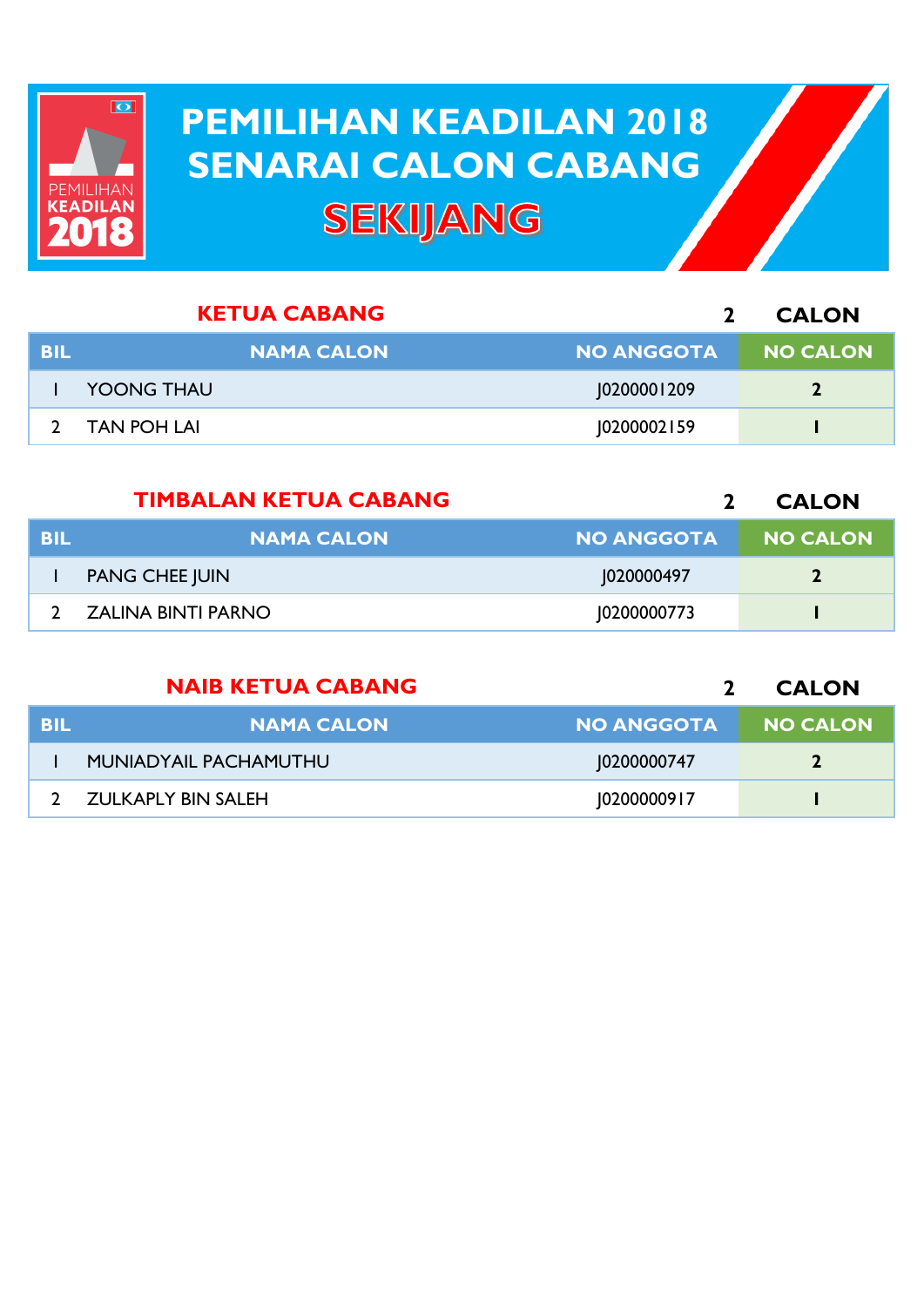## **CALON AHLI JAWATANKUASA CABANG**

| <b>BIL</b>      | <b>NAMA CALON</b>              | <b>NO ANGGOTA</b> | <b>NO CALON</b>         |
|-----------------|--------------------------------|-------------------|-------------------------|
| L               | <b>EDARIS BIN AHMAD</b>        | J0200000790       | I                       |
| $\overline{2}$  | <b>GHAI SWEE SING</b>          | J0200001549       | $\overline{2}$          |
| $\overline{3}$  | <b>KEE PEK HOW</b>             | J020000114        | $\mathbf{3}$            |
| $\overline{4}$  | <b>KUAH LEA FONG</b>           | J020000201        | $\overline{\mathbf{4}}$ |
| 5               | KU NAGA RAJA A/L KU SIEW TIK   | J0200000734       | 5                       |
| 6               | MURTHI A/L SAMMUGAM            | J0200001665       | 6                       |
| $\overline{7}$  | MURUGES A/L GOVENDASAMY        | J020000335        | $\overline{\mathbf{z}}$ |
| 8               | <b>NG ENG SIONG</b>            | J0200000918       | $\boldsymbol{8}$        |
| 9               | <b>RAYMOND NG BIN ABDULLAH</b> | J020000129        | 9                       |
| $\overline{10}$ | <b>SAM MEE YEO</b>             | J0200001266       | 10                      |
| $\mathbf{1}$    | <b>TEE HAN WEE</b>             | J020000715        | $\mathbf{H}$            |
| $ 2\rangle$     | <b>VINOTH A/ GOVENDASAMY</b>   | J0200001563       | 12                      |
| $ 3\rangle$     | YOONG KIOW MOI                 | J020000279        | 13                      |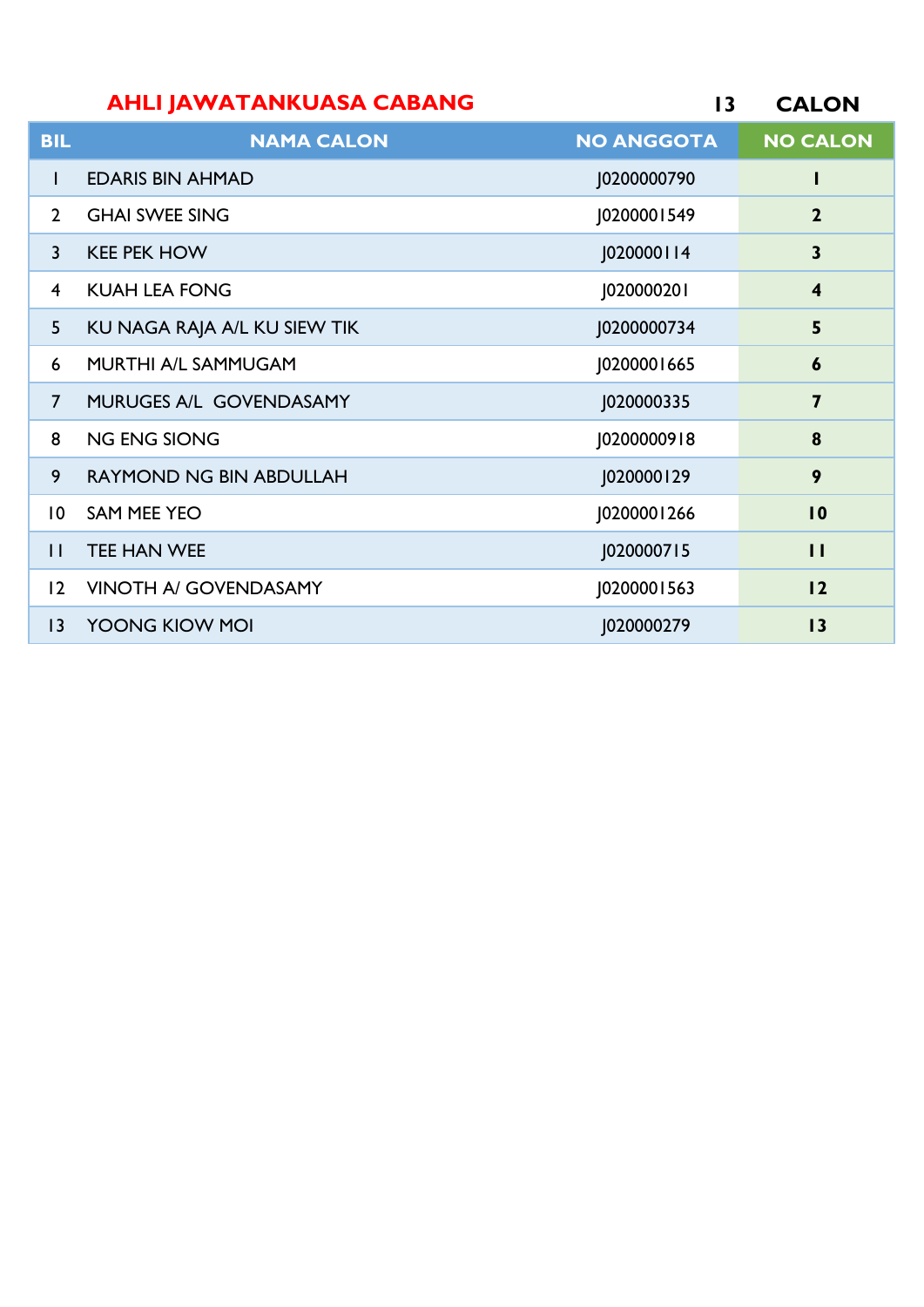| <b>KETUA AMK CABANG</b> |                   | <b>CALON</b> |
|-------------------------|-------------------|--------------|
| <b>NAMA CALON</b>       | <b>NO ANGGOTA</b> | NO CALON     |
| <b>PANG SEE KEONG</b>   | 0200001208        |              |
|                         |                   |              |

|      | <b>TIMBALAN KETUA AMK CABANG</b> |            | <b>CALON</b>    |
|------|----------------------------------|------------|-----------------|
| -BIL | <b>NAMA CALON</b>                | NO ANGGOTA | <b>NO CALON</b> |
|      | <b>GHAI SWEE SING</b>            | 0200001549 |                 |

|     | <b>NAIB KETUA AMK CABANG</b>      |            | <b>CALON</b> |
|-----|-----------------------------------|------------|--------------|
| BIL | <b>NAMA CALON</b>                 | NO ANGGOTA | NO CALON     |
|     | <b>MUHAMAD AMIRUL BIN MAHMOOD</b> | 02000008 0 |              |

|               | <b>AHLI JAWATANKUASA AMK CABANG</b> | 8                 | <b>CALON</b>            |
|---------------|-------------------------------------|-------------------|-------------------------|
| <b>BIL</b>    | <b>NAMA CALON</b>                   | <b>NO ANGGOTA</b> | <b>NO CALON</b>         |
| L             | HARI NARAYANAN A/L PAPPAIYA         | J0200002246       |                         |
| $\mathcal{P}$ | <b>KARTHIKESU BATUMALAY</b>         | 0200001797        | $\overline{2}$          |
| $\mathbf{3}$  | <b>KHAIRUL AFIQ BIN MAT NASIR</b>   | 10200000900       | $\mathbf{3}$            |
| 4             | KU NAGA RAJA A/L KUSIEW TIK         | 10200000735       | $\overline{\mathbf{4}}$ |
| 5             | <b>LEE WAN LU</b>                   | 10200001550       | 5                       |
| 6             | <b>LIM SIONG FENG</b>               | [0200001553       | $\boldsymbol{6}$        |
| 7             | <b>SAM MEE YEO</b>                  | 10200001266       | 7                       |
| 8             | TEE HAN WEE                         | J020000715        | 8                       |